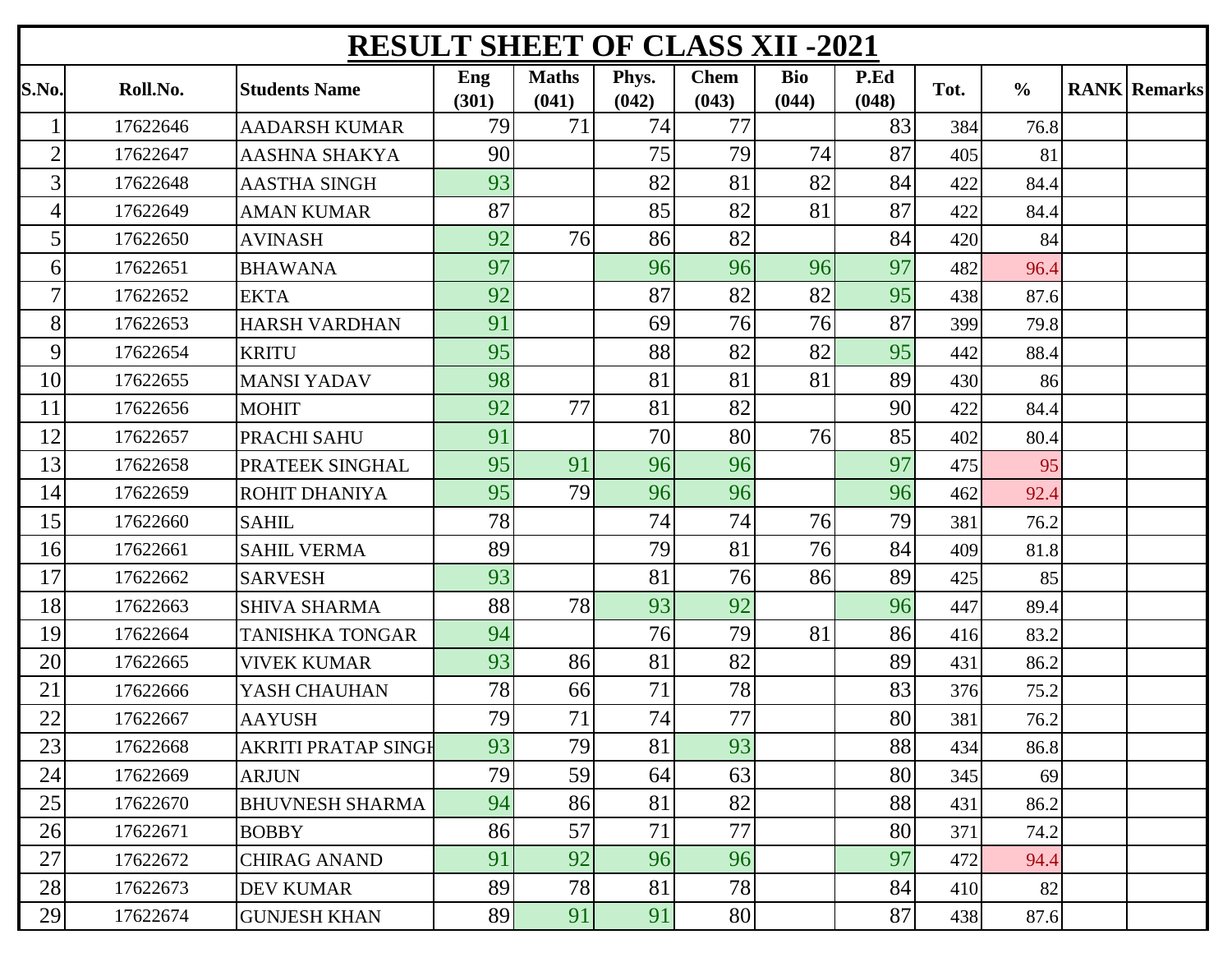| 30       | 17622675             | <b>HARJEET</b>                      | 80       | 68       | 79       | 80       |          | 87           | 394   | 78.8    |            |                      |
|----------|----------------------|-------------------------------------|----------|----------|----------|----------|----------|--------------|-------|---------|------------|----------------------|
| 31       | 17622676             | <b>ISHA</b>                         | 94       | 86       | 93       | 89       |          | 95           | 457   | 91.4    |            |                      |
| 32       | 17622677             | <b>JUHI</b>                         | 93       | 96       | 96       | 94       |          | 98           | 477   | 95.4    |            |                      |
| 33       | 17622678             | KHUSHI RAJPUT                       | 94       | 78       | 82       | 88       |          | 88           | 430   | 86      |            |                      |
| 34       | 17622679             | <b>KRISHNA</b>                      | 90       | 79       | 81       | 83       |          | 89           | 422   | 84.4    |            |                      |
| 35       | 17622680             | <b>NISHITA</b>                      | 92       | 96       | 96       | 93       |          | 89           | 466   | 93.2    |            |                      |
| 36       | 17622681             | <b>NITIN MEENA</b>                  | 88       | 71       | 77       | 78       |          | 87           | 401   | 80.2    |            |                      |
| 37       | 17622682             | <b>OM MISHRA</b>                    | 89       | 76       | 75       | 78       |          | 86           | 404   | 80.8    |            |                      |
| 38       | 17622683             | <b>SAKSHI</b>                       | 96       | 80       | 96       | 96       |          | 97           | 465   | 93      |            |                      |
| 39       | 17622684             | <b>SHAURYA CHAUBEY</b>              | 96       | 95       | 96       | 96       |          | 98           | 481   | 96.2    |            |                      |
| 40       | 17622685             | <b>SPARSH</b>                       | 96       | 96       | 96       | 95       |          | 95           | 478   | 95.6    |            |                      |
| 41       | 17622686             | <b>SURYANSHU TIWARI</b>             | 77       | 76       | 64       | 71       |          | 80           | 368   | 73.6    |            |                      |
| 42       | 17622687             | <b>TAVISH RJA</b>                   | 80       | 79       | 85       | 82       |          | 86           | 412   | 82.4    |            |                      |
| 43       | 17622688             | YASH PRATAP SINGH                   | 80       | 71       | 79       | 76       |          | 83           | 389   | 77.8    |            |                      |
| 44       | 17622689             | YUVRAJ SINGH KHAN                   | 79       | 75       | 75       | 81       |          | 86           | 396   | 79.2    |            |                      |
|          |                      |                                     | Eng      | Eco      | B.St.    | Acc.     | P.Ed     | <b>Maths</b> | Hindi | Pol.Sc. |            |                      |
| S.No.    | Roll.No.             | <b>Students Name</b>                |          |          |          |          |          |              |       |         | Tot.       | $\frac{6}{6}$        |
|          |                      |                                     | (301)    | (030)    | (054)    | (055)    | (048)    | (041)        | (002) | (028)   |            |                      |
| 45       | 17622690             | <b>AASHISH MISHRA</b>               | 91       | 79<br>70 | 87       | 86<br>71 | 87       |              |       |         | 430        | 86                   |
| 46       | 17622691<br>17622692 | <b>AANCHAL</b><br><b>AKASH SONI</b> | 80       |          | 79       | 58       | 85<br>68 |              |       |         | 385<br>303 | 77                   |
| 47<br>48 | 17622693             | <b>ANKUR SINGH</b>                  | 59<br>58 | 59<br>58 | 59<br>57 | 78       | 78       |              |       |         | 329        | 60.6                 |
| 49       | 17622694             | <b>DEV PARMAR</b>                   | 78       | 72       | 76       | 78       | 70       |              |       |         | 374        | 65.8<br>74.8         |
| 50       | 17622695             | <b>DIKSHA KAUSHIK</b>               | 78       | 73       | 76       | 71       | 70       |              |       |         | 368        | 73.6                 |
| 51       | 17622696             | <b>GEETANSHI CHAUDH</b>             | 77       | 60       | 76       | 62       | 84       |              |       |         | 359        | 71.8                 |
| 52       | 17622697             | <b>GAURAV SHARMA</b>                | 78       | 71       | 72       | 63       | 80       |              |       |         | 364        | 72.8                 |
| 53       | 17622698             | <b>GOURAV KUMAR</b>                 | 74       | 59       | 71       | 58       | 68       |              |       |         | 330        | 66                   |
| 54       | 17622699             | <b>ISHIKA</b>                       | 78       | 59       | 76       | 65       | 81       |              |       |         | 359        | 71.8                 |
| 55       | 17622700             | <b>KAMAL KANT</b>                   | 59       | 58       | 60       | 56       | 69       |              |       |         | 302        | 60.4                 |
| 56       | 17622701             | <b>KAREENA RATHI</b>                | 77       | 72       | 61       | 69       | 70       |              |       |         | 349        |                      |
| 57       | 17622702             | <b>KASHISH DUBEY</b>                | 78       | 60       | 74       | 67       | 78       |              |       |         | 357        |                      |
| 58       | 17622703             | KHUSHI SINGH                        | 80       | 87       | 80       | 80       | 86       |              |       |         | 413        | 69.8<br>71.4<br>82.6 |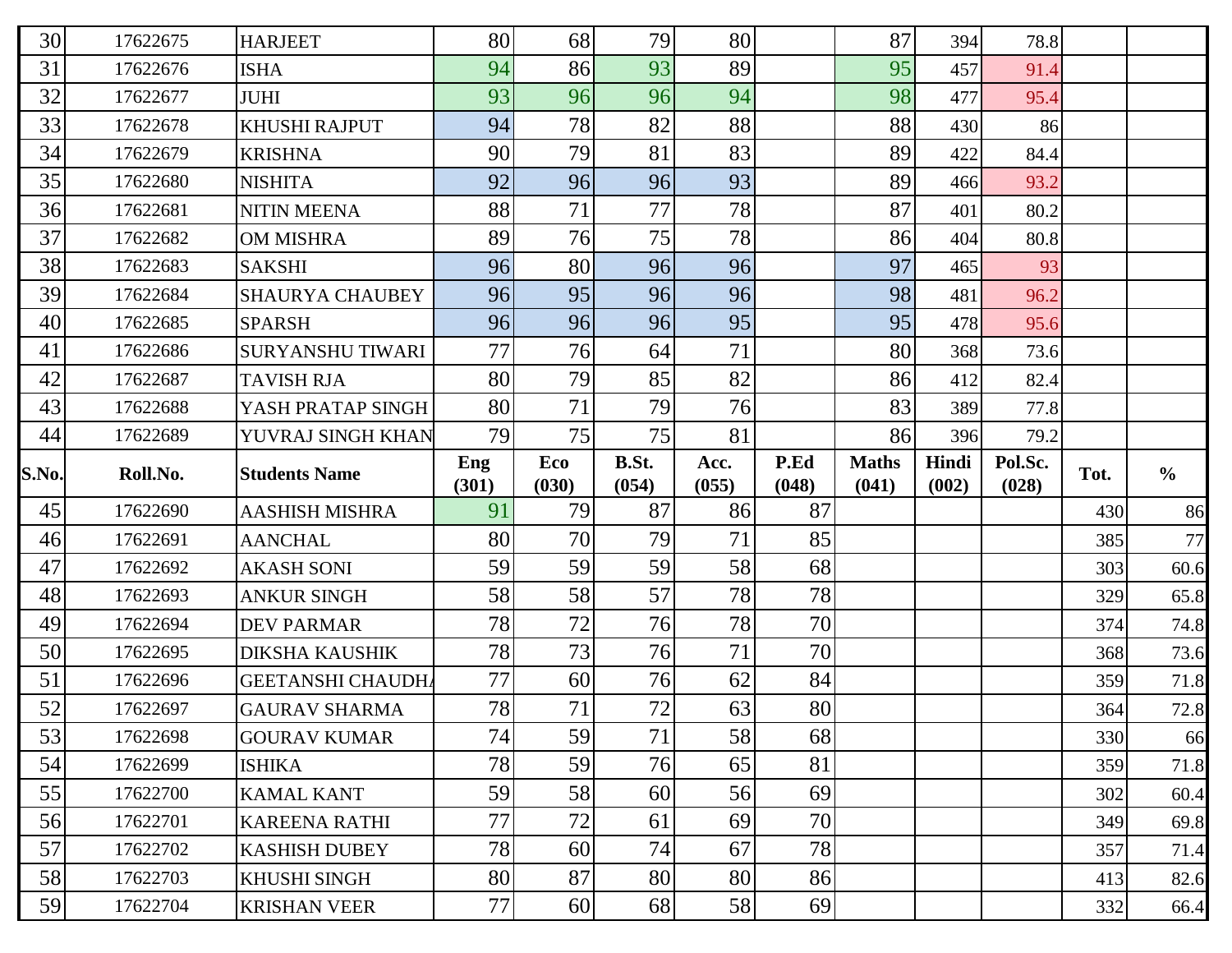| 60    | 17622705 | <b>LAKSHITA</b>         | 77           | 74              | 81             | 70            | 69            |                       |                |                  | 371  | 74.2          |
|-------|----------|-------------------------|--------------|-----------------|----------------|---------------|---------------|-----------------------|----------------|------------------|------|---------------|
| 61    | 17622706 | <b>MANISHA JAISWAL</b>  | 76           | 73              | 79             | 75            | 69            |                       |                |                  | 372  | 74.4          |
| 62    | 17622707 | <b>MANISH SINGH</b>     | 73           | 59              | 71             | 58            | 83            |                       |                |                  | 344  | 68.8          |
| 63    | 17622708 | <b>MITALI BHATI</b>     | 79           | 72              | 80             | 70            | 88            |                       |                |                  | 389  | 77.8          |
| 64    | 17622709 | <b>MONU</b>             | 71           | 59              | 67             | 65            | 69            |                       |                |                  | 331  | 66.2          |
| 65    | 17622710 | <b>NEEL GOYAL</b>       | 78           | 59              | 60             | 60            | 69            |                       |                |                  | 326  | 65.2          |
| 66    | 17622711 | <b>MUSKAAN SINGH</b>    | 78           | 80              | 88             | 80            | 90            |                       |                |                  | 416  | 83.2          |
| 67    | 17622712 | <b>NEHA</b>             | 78           | 71              | 74             | 70            | 80            |                       |                |                  | 373  | 74.6          |
| 68    | 17622713 | <b>NEHA TIWARI</b>      | 79           | 80              | 79             | 79            | 87            |                       |                |                  | 404  | 80.8          |
| 69    | 17622714 | NIKHIL PATHAK           | 62           | 66              | 74             | 58            | 69            |                       |                |                  | 329  | 65.8          |
| 70    | 17622715 | <b>POOJA</b>            | 74           | 59              | 67             | 60            | 82            |                       |                |                  | 342  | 68.4          |
| 71    | 17622716 | PRASHANT KUMAR          | 74           | 59              | 70             | 59            | 78            |                       |                |                  | 340  | 68            |
| 72    | 17622717 | <b>PRANAV</b>           | 61           | 59              | 61             | 57            | 70            |                       |                |                  | 308  | 61.6          |
| 73    | 17622718 | <b>RIYA RAWAT</b>       | 78           | 60              | 71             | 65            | 79            |                       |                |                  | 353  | 70.6          |
| 74    | 17622719 | <b>ROSHAN</b>           | 79           | 72              | 72             | 67            | 87            |                       |                |                  | 377  | 75.4          |
| 75    | 17622720 | <b>SANJAY SHARMA</b>    | 72           | 60 <sup>°</sup> | 71             | 59            | 69            |                       |                |                  | 331  | 66.2          |
|       |          |                         |              |                 |                |               |               |                       |                |                  |      |               |
| S.No. | Roll.No. | <b>Students Name</b>    | Eng<br>(301) | Eco<br>(030)    | B.St.<br>(054) | Acc.<br>(055) | P.Ed<br>(048) | <b>Maths</b><br>(041) | Hindi<br>(002) | Pol.Sc.<br>(028) | Tot. | $\frac{6}{6}$ |
| 64    | 17622721 | <b>SHASHI</b>           | 71           | 59              | 70             | 58            | 83            |                       |                |                  | 341  | 68.2          |
| 65    | 17622722 | <b>SHREYA GARG</b>      | 77           | 78              | 74             | 76            | 86            |                       |                |                  | 391  | 78.2          |
| 66    | 17622723 | <b>SHWETA SINGH</b>     | 73           | 70              | 70             | 69            | 86            |                       |                |                  | 368  | 73.6          |
| 67    | 17622724 | <b>SUNNY AASMA</b>      | 59           | 58              | 71             | 59            | 69            |                       |                |                  | 316  | 63.2          |
| 68    | 17622725 | <b>TRIPTY</b>           | 59           | 58              | 58             | 58            | 69            |                       |                |                  | 302  | 60.4          |
| 69    | 17622726 | <b>VIPIN JHA</b>        | 58           | 59              | 70             | 60            | 87            |                       |                |                  | 334  | 66.8          |
| 70    | 17622727 | YASHITA SHARMA          | 69           | 68              | 60             | 58            | 87            |                       |                |                  | 342  | 68.4          |
| 71    | 17622728 | <b>AKASH SINGH</b>      | 79           | 73              | 78             | 66            | 85            |                       |                |                  | 381  | 76.2          |
| 72    | 17622729 | <b>AAKASH</b>           | 76           | 69              | 70             | 72            | 87            |                       |                |                  | 374  | 74.8          |
| 73    | 17622730 | <b>AYUSH</b>            | 77           | 74              | 73             | 73            | 69            |                       |                |                  | 366  | 73.2          |
| 74    | 17622731 | <b>AMAN KUMAR</b>       | 74           | 73              | 71             | 57            | 82            |                       |                |                  | 357  | 71.4          |
| 75    | 17622732 | <b>BHAWANA</b>          | 91           | 95              | 93             | 86            | 89            |                       |                |                  | 454  | 90.8          |
| 76    | 17622733 | <b>CHIRAG CHOUDHARY</b> | 75           | 74              | 75             | 59            | 70            |                       |                |                  | 353  | 70.6          |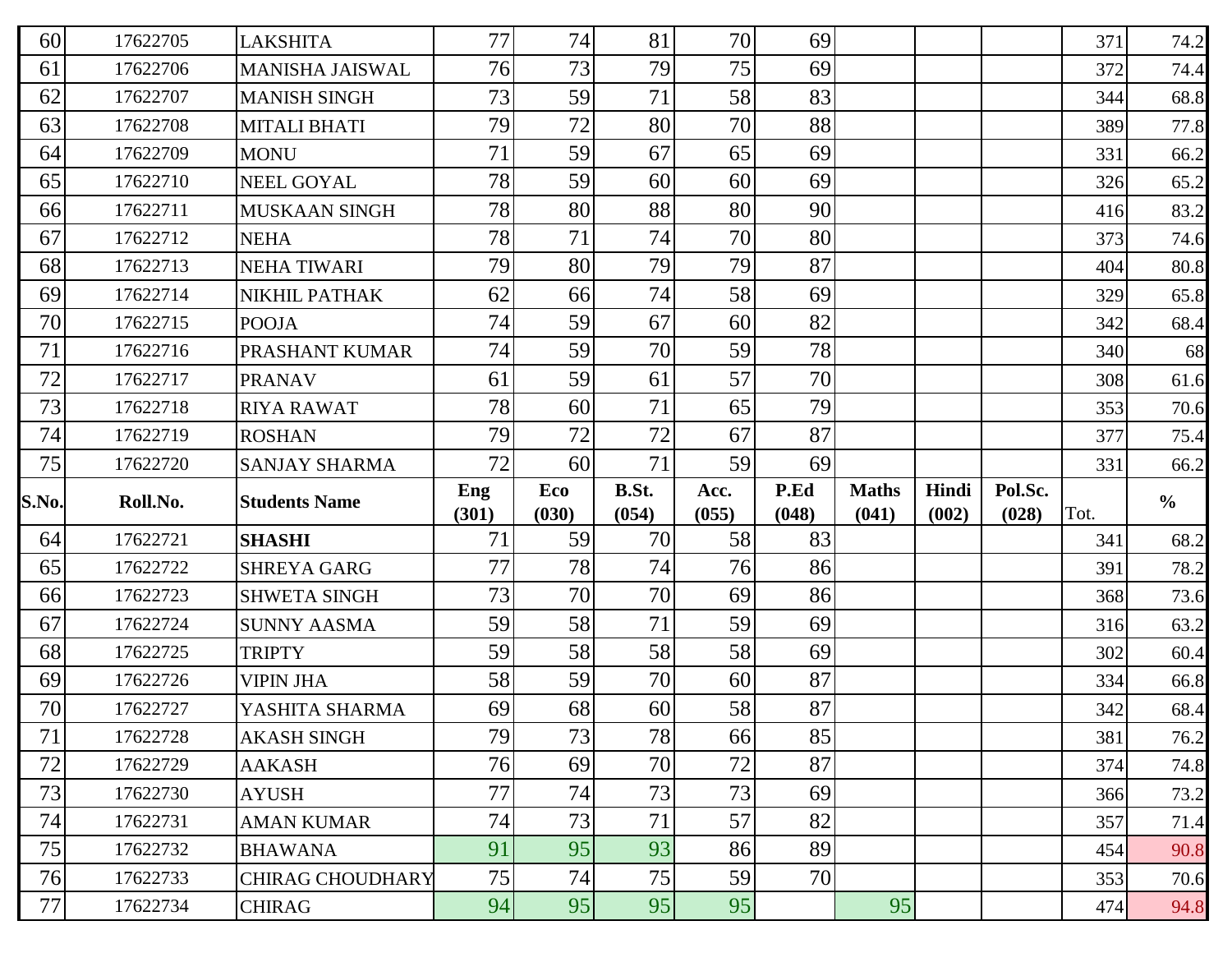| 78  | 17622735 | <b>DEV DEYMBLA</b>        | 92 | 95 | 94 | 93 | 95 |    |  | 469 | 93.8 |
|-----|----------|---------------------------|----|----|----|----|----|----|--|-----|------|
| 79  | 17622736 | <b>DIKSHA</b>             | 79 | 79 | 85 | 75 | 84 |    |  | 402 | 80.4 |
| 80  | 17622737 | <b>DIVYA</b>              | 93 | 95 | 94 | 90 | 97 |    |  | 469 | 93.8 |
| 81  | 17622738 | <b>ISHA SHARMA</b>        | 79 | 78 | 80 | 70 | 85 |    |  | 392 | 78.4 |
| 82  | 17622739 | <b>JAYANT KUMAR</b>       | 78 | 90 | 90 | 78 | 86 |    |  | 422 | 84.4 |
| 83  | 17622740 | <b>JYOTI</b>              | 79 | 88 | 90 | 78 | 88 |    |  | 423 | 84.6 |
| 84  | 17622741 | <b>KAJAL</b>              | 78 | 79 | 78 | 77 | 84 |    |  | 396 | 79.2 |
| 85  | 17622742 | <b>LALIT KUMAR</b>        | 57 | 77 | 75 | 83 | 85 |    |  | 377 | 75.4 |
| 86  | 17622743 | <b>LOKESH</b>             | 72 | 69 | 70 | 62 | 68 |    |  | 341 | 68.2 |
| 87  | 17622744 | <b>MEGHA</b>              | 92 | 91 | 86 | 79 | 89 |    |  | 437 | 87.4 |
| 88  | 17622745 | <b>NIDHI SINGH</b>        | 79 | 79 | 79 | 85 | 87 |    |  | 409 | 81.8 |
| 89  | 17622746 | PRERNA GOYAL              | 94 | 94 | 94 | 95 | 89 |    |  | 466 | 93.2 |
| 90  | 17622747 | PRIYA BHATI               | 78 | 86 | 85 | 79 | 88 |    |  | 416 | 83.2 |
| 91  | 17622748 | PRIYA PANCHAL             | 78 | 82 | 78 | 77 | 85 |    |  | 400 | 80   |
| 92  | 17622749 | <b>PRIYA</b>              | 73 | 70 | 75 | 70 | 70 |    |  | 358 | 71.6 |
| 93  | 17622750 | POOJA KUMARI              | 60 | 60 | 60 | 56 | 70 |    |  | 306 | 61.2 |
| 94  | 17622751 | <b>RIYA</b>               | 76 | 69 | 75 | 77 | 70 |    |  | 367 | 73.4 |
| 95  | 17622752 | <b>RONIT GAUTAM</b>       | 78 | 80 | 79 | 78 | 86 |    |  | 401 | 80.2 |
| 96  | 17622753 | RUCHIKA SHARMA            | 88 | 91 | 90 | 79 | 89 |    |  | 437 | 87.4 |
| 97  | 17622754 | <b>SAKSHI</b>             | 94 | 95 | 94 | 95 | 98 |    |  | 476 | 95.2 |
| 98  | 17622755 | <b>SHAGUN PANDEY</b>      | 96 | 95 | 96 | 95 | 98 |    |  | 480 | 96   |
| 99  | 17622756 | <b>SHIVAM KUMAR</b>       | 80 | 80 | 78 | 82 | 88 |    |  | 408 | 81.6 |
| 100 | 17622757 | <b>SHIVANGI</b>           | 95 | 95 | 95 | 95 | 98 |    |  | 478 | 95.6 |
| 101 | 17622758 | <b>SHRUTI THAKUR</b>      | 94 | 90 | 93 | 90 | 88 |    |  | 455 | 91   |
| 102 | 17622759 | Sofiyan Khan              | 74 | 85 | 79 | 79 | 85 |    |  | 402 | 80.4 |
| 103 | 17622760 | <b>TARUN PRATAP SINGL</b> | 87 | 79 | 89 | 78 | 88 |    |  | 421 | 84.2 |
| 104 | 17622761 | <b>TEENA</b>              | 95 | 95 | 95 | 95 |    | 90 |  | 470 | 94   |
| 105 | 17622762 | <b>TISHA PANCHAL</b>      | 95 | 92 | 96 | 95 | 88 |    |  | 466 | 93.2 |
| 106 | 17622763 | <b>VANSHIKA</b>           | 73 | 77 | 90 | 90 | 86 |    |  | 416 | 83.2 |
| 107 | 17622764 | <b>VARSHA</b>             | 79 | 79 | 90 | 78 | 85 |    |  | 411 | 82.2 |
| 108 | 17622765 | <b>PIYUSH</b>             | 76 | 69 | 78 | 79 | 84 |    |  | 386 | 77.2 |
| 109 | 17622766 | <b>UJJWAL PAL</b>         | 71 | 68 | 78 | 72 | 87 |    |  | 376 | 75.2 |